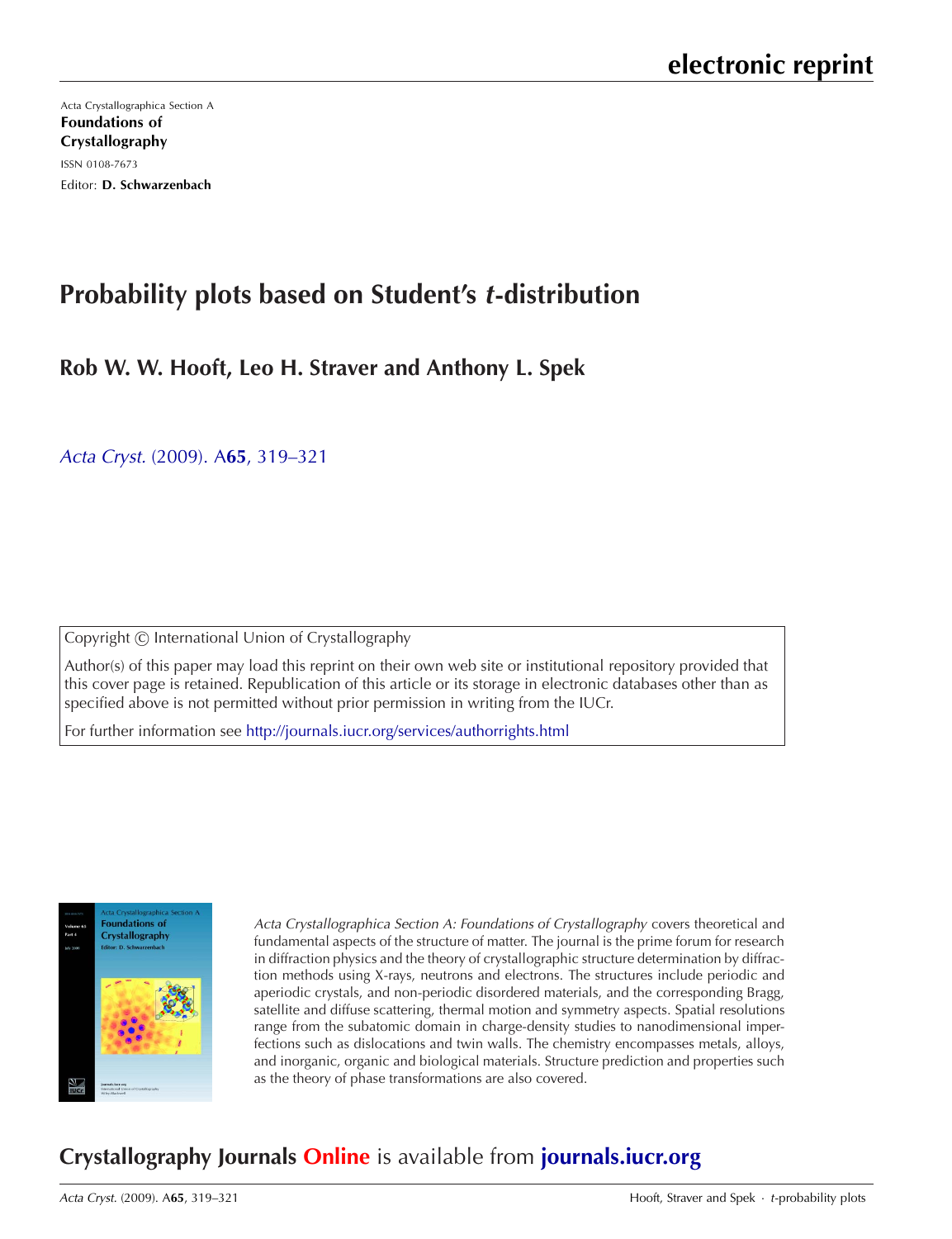Acta Crystallographica Section A Foundations of Crystallography

ISSN 0108-7673

Received 16 February 2009 Accepted 17 March 2009

 $©$  2009 International Union of Crystallography Printed in Singapore – all rights reserved

## 1. Introduction

Abrahams & Keve (1971) introduced 'probability plots' as a tool in crystallography to verify how the distribution of errors in any set of observed values visually compares with a general presumed error distribution. This is done by creating a scatter diagram of observed versus theoretically expected deviations. In Abrahams & Keve (1971), and in many subsequent papers using this technique, the distribution that is used for the comparison is the Gaussian or 'normal' distribution, and the resulting probability plot is called a 'normal probability plot'.

Unfortunately the uncertainties in many day-to-day observations do not follow a normal distribution. Distributions encountered in real experiments often have a much larger incidence of highly deviating observations in the tails than predicted by the normal distribution. The incidence of deviations of at least  $10\sigma$  following a normal distribution is extremely low ( $8 \times 10^{-24}$ ). These kinds of deviations, however, are encountered in practice and will result in a normal probability plot that shows an inverted S curve (Fig. 1).

The likelihood of outliers from a normal distribution is not only very small, but also counter-intuitive. The incidence of deviations of at least  $11\sigma$  is approximately 40 000 times less likely than deviations

Probability plots based on Student's t-distribution

Rob W. W. Hooft,<sup>a\*</sup> Leo H. Straver<sup>a</sup> and Anthony L. Spek<sup>b</sup>

<sup>a</sup>Bruker AXS, PO Box 811, 2600 AV Delft, The Netherlands, and <sup>b</sup>Bijvoet Center for Biomolecular Research, Utrecht University, Padualaan 8, 3584 CH Utrecht, The Netherlands. Correspondence e-mail: rob@hooft.net

The validity of the normal distribution as an error model is commonly tested with a (half) normal probability plot. Real data often contain outliers. The use of t-distributions in a probability plot to model such data more realistically is described. It is shown how a suitable value of the parameter  $\nu$  of the t-distribution can be determined from the data. The results suggest that even data that seem to be modeled well using a normal distribution can be better modeled using a t-distribution.

> of at least  $10\sigma$ . This is completely contrary to experience: in practice it is observed that once a measurement deviates wildly from expected values, it does not make much difference by how much.

short communications

It follows that to describe real-world experiments a distribution should be found that is more permissive of outliers. A good candidate is Student's t-distribution (Student, 1908). Originally, the t-distribution was derived to describe statistical experiments where the population variance must be estimated from a limited set of observations. Over the years, the t-distribution has found much wider applications than Student's original intention, most notably in robust statistical modeling of data (Lange et al., 1989). Based on this, we propose to use it in a probability plot as well.

The *t*-distribution is modulated by a parameter  $\nu$  ( $\nu > 0$ , not restricted to integer values). This parameter describes the number of degrees of freedom in the statistical sample. For  $v = \infty$ , the t-distribution is equal to the normal distribution. For lower values like  $v = 10$ , the central part of the distribution hardly differs from the normal distribution, but the tails become very different (Fig. 2). At  $\nu$ = 10, a deviation of at least  $10\sigma$  has a likelihood of  $8 \times 10^{-7}$ , and deviations of at least  $11\sigma$  are only 2.4 times less likely than that. Overall, lower values of  $\nu$  will result in distributions that are more permissive of outliers. Experiments with different fixed values of  $\nu$  to model real data have been reported in the literature (e.g. Yuh  $\&$ Hogg, 1988).



Figure 1

Normal probability plot of Bijvoet differences of a small-molecule crystal-structure data set obtained using a point detector, showing curves due to non-normal behavior of the errors. The diagonal straight line represents a least-squares fit; its slope is larger than 1.0.



Figure 2

**electronic reprint**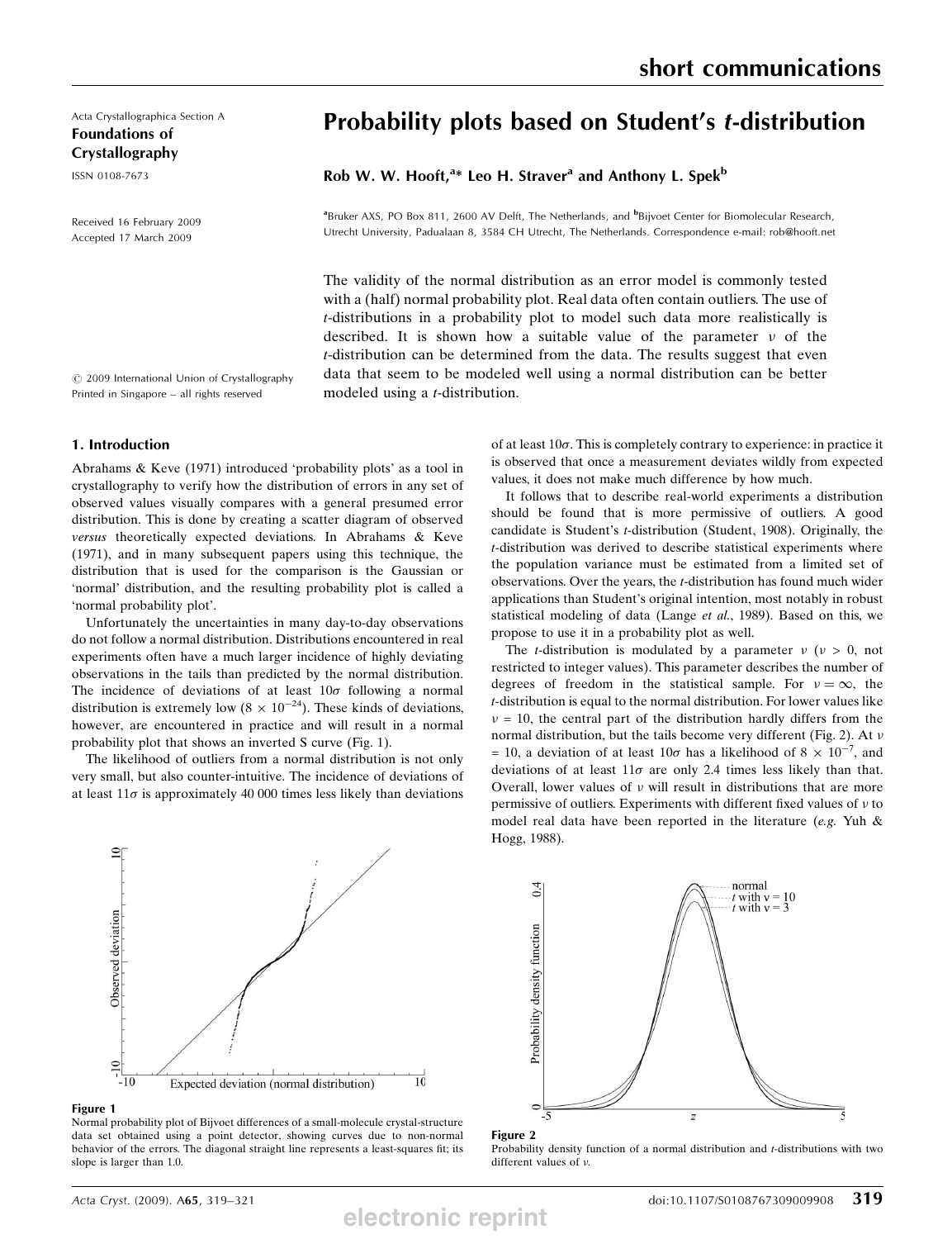In this paper we will detail how a probability plot can be based on Student's t-distribution. We suggest calling this a 't-probability plot' or tPP. We will not derive the basis of the t-distribution nor validate our use of this distribution for our goals.

### 2. Method

Because there is more complex mathematics involved when using the Student's t-distribution than when using the normal distribution, we will explain each of the steps that are needed to use this distribution in a probability plot. We will first describe the t-distributions and compare them with the normal distribution. Along the way we will derive what is needed to use any distribution as the basis for a probability plot. After that, we will show how the  $\nu$  parameter can be used.

#### 2.1. Calculating probability functions

The most natural way to look at a distribution function is to describe its probability density function (PDF). The PDF for the normal distribution is

$$
pdfn(z) = [1/(2\pi)^{1/2}] exp(-z2/2).
$$
 (1)

Herein z is the variable of the so-called 'standard normal' distribution with mean value of 0 and a standard deviation of 1, and it can be obtained from any normal deviate  $x$  using the transformation

$$
z = (x - \mu)/\sigma.
$$
 (2)

Herein  $\mu$  is the 'correct' or 'expected' value for x, which can be approximated as  $\langle x \rangle$  in the case of a homogeneous population. Similarly,  $\sigma$  is the expected standard uncertainty and can be approximated by the square root of the population variance  $[(s^2)^{1/2}]$ in the case of a homogeneous population. The PDF for the t-distribution is

$$
\text{pdf}_t(z|\nu) = \frac{\Gamma[(\nu+1)/2]}{(\nu\pi)^{1/2}\Gamma(\nu/2)} \left(1 + \frac{z^2}{\nu}\right)^{-(\nu+1)/2}.\tag{3}
$$

In this formula  $\Gamma$  constitutes the gamma function, a mathematical extension of the factorial to real numbers.<sup>1</sup>

To calculate a probability, the integral over the PDF for the appropriate interval must be computed. The integral with lower bound  $-\infty$  is called the cumulative distribution function (CDF). The integral of the PDF for any interval can be computed as the difference between two values of the CDF. The CDF for the normal distribution can be expressed by means of the error function:

$$
erf(x) = (2/\pi^{1/2}) \int_{0}^{x} exp(-t^{2}) dt.
$$
 (4)

The error function and the complementary error function ('erfc') are often used and are included in many standard mathematical libraries. The CDF for the normal distribution is given as

$$
cdfn(z) = (1/2)[1 + erf(z/21/2)],
$$
\n(5)

but is more conveniently calculated (especially for  $z \ll 0$ ) as

$$
cdf_n(z) = (1/2)[erfc(-z/2^{1/2})].
$$
 (6)

The CDF for the *t*-distribution is

$$
\text{cdf}_t(z|\nu) = \frac{1}{2} + x\Gamma\left(\frac{\nu+1}{2}\right) \frac{{}_2F_1[1/2, (\nu+1)/2; 3/2; -z^2/\nu]}{(\pi\nu)^{1/2}\Gamma(\nu/2)}.
$$
 (7)

In this equation,  ${}_{2}F_{1}$  is the hypergeometric function (e.g. Abramowitz & Stegun, 1972; Wikipedia, 2009)

To be able to use a probability distribution in a probability plot, it is necessary to calculate the value of z that corresponds to a known value of the CDF. The function required to perform this calculation is called the inverse CDF  $(cdf^{-1})$ . The inverse CDF of the normal distribution cannot be written in closed functional form, but is readily available as an approximated function with sufficient accuracy in libraries for many programming languages. Unfortunately, the situation with the  $t$ -distribution is not so easy, especially since there are infinitely many  $t$ -distributions for different values of  $\nu$ . The only practical approach is to implement the inverse CDF of the t-distribution as an iterated (binary) search using the CDF.

The inverse CDF is defined for values between 0 and 1. The values  $p_1 \dots p_N$  for the horizontal (expected) axis of the probability plot with  $N$  data points are calculated as

$$
p_i = \text{cdf}^{-1}(x_i) \tag{8}
$$

with

$$
x_i = (i - 1/2)/N.
$$
 (9)

#### 2.2. Choice of the number of degrees of freedom

Having described the functions involved in equations (7) and (8), we can now make a probability plot based on a *t*-distribution. What is still missing is a method for estimating the value for v. For the original purpose of the  $t$ -distribution,  $\nu$  is the number of degrees of freedom of the data set; most often two less than the number of data points. When the *t*-distribution is used for robust statistical modeling, as in this paper, the best choice of  $\nu$  is not obvious. Different practical ranges have been suggested in the literature. Yuh & Hogg (1988) suggested using  $v = 11$  for lightly tailed distributions and  $v = 3$  for heavily tailed distributions. They also suggested how to decide whether a distribution has a light or heavy tail.

In the case of a probability plot the situation is easier. We can make different probability plots corresponding to different values of v. The best probability plot corresponds most closely to a straight line.



#### Figure 3

*t*-probability plot for the same data as shown in Fig. 1. A *t*-distribution with  $v = 2.2$ was found to be optimal to model this data set. The least-squares line shows that the slope is much smaller than 1.0, showing overestimation of the standard uncertainty. Some points with expected deviations of larger than  $10\sigma$  have been left out of the plot to make the axes identical.

**electronic reprint**

<sup>1</sup> Fortran code implementing all functions described in this section can be obtained from Netlib, http://www.netlib.org/random/dcdflib.f.tar.gz. Equivalent python code is available from the IUCr electronic archives (Reference: ZM5057). Services for accessing the code are described at the back of the journal.